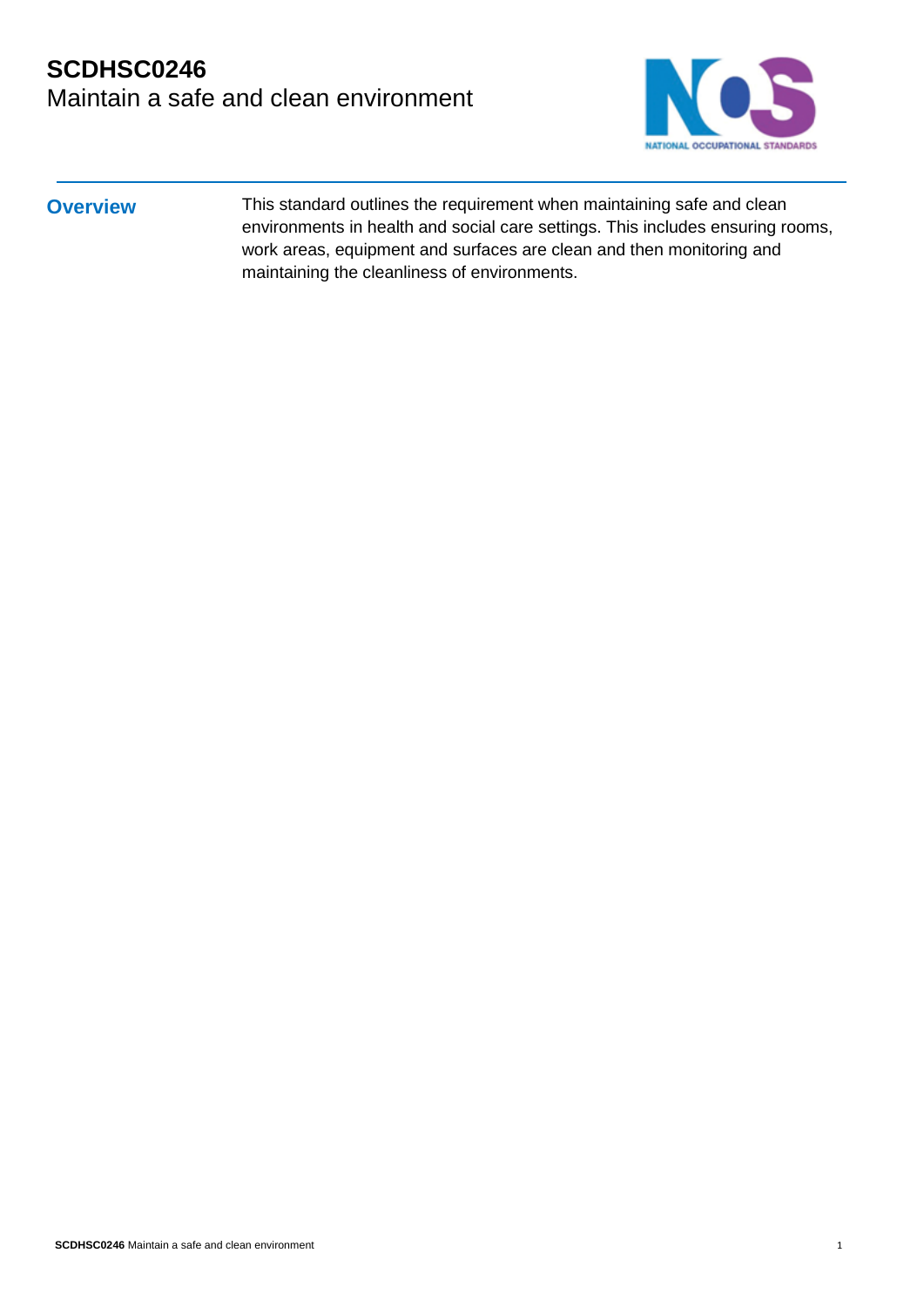| <b>Performance</b><br>criteria |                 | Clean rooms, work areas, equipment and surfaces                                                                                                           |
|--------------------------------|-----------------|-----------------------------------------------------------------------------------------------------------------------------------------------------------|
| You must be able to:           | P <sub>1</sub>  | agree what needs to be done and how you should do it with the<br>appropriate people, prior to cleaning                                                    |
|                                | P <sub>2</sub>  | wear appropriate protective clothing and equipment                                                                                                        |
|                                | P <sub>3</sub>  | ensure you clean at times when it causes as little disruption as<br>possible                                                                              |
|                                | P <sub>4</sub>  | carry out cleaning activities consistent with any agreed<br>specifications                                                                                |
|                                | P <sub>5</sub>  | use appropriate cleaning equipment and materials, following<br>manufacturers' instructions and in a manner that minimises risk                            |
|                                | P <sub>6</sub>  | ensure rooms or work areas are visibly free of dust, dirt and debris<br>and are not likely to endanger the health and safety of individuals<br>and others |
|                                | P7              | display hazard warning signs when the cleaned surfaces are likely<br>to cause risk to people                                                              |
|                                | P <sub>8</sub>  | return cleaning equipment and cleaning materials in good working<br>order and condition to the appropriate storage area                                   |
|                                | P <sub>9</sub>  | ensure that cleaning equipment is safely stored and does not block<br>any entry or exits                                                                  |
|                                | P <sub>10</sub> | dispose of any hazardous waste safely                                                                                                                     |
|                                | P11             | take appropriate action when problems arise during cleaning                                                                                               |
|                                |                 | Monitor and maintain the cleanliness of environments                                                                                                      |
| You must be able to:           | P <sub>12</sub> | monitor the cleanliness of the environment by observation                                                                                                 |
|                                | P <sub>13</sub> | take action when there is concern over the level of cleanliness                                                                                           |
|                                | P <sub>14</sub> | follow cleaning schedules to ensure that the environment remains<br>clean                                                                                 |
|                                | P <sub>15</sub> | take appropriate action and report any wear and tear on furnishings<br>or fittings that could cause any accidents, falls or injure someone                |
|                                | P <sub>16</sub> | take appropriate action and report factors which affect the level of<br>cleanliness                                                                       |
|                                | P <sub>17</sub> | follow legal and work setting requirements to complete records and<br>reports on the cleanliness of environments                                          |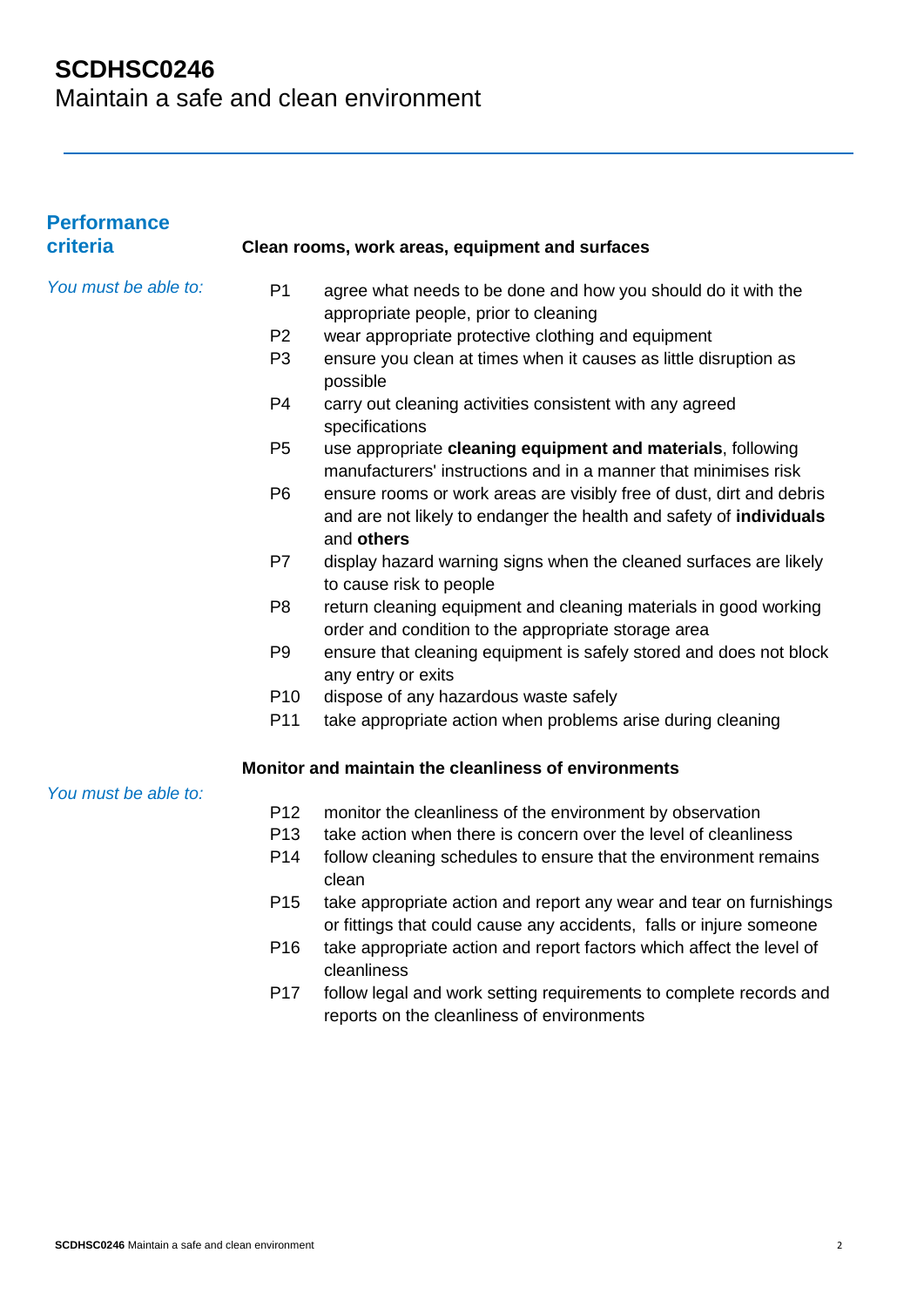| <b>Knowledge and</b><br>understanding |                          | How you carry out your work                                                                                                |
|---------------------------------------|--------------------------|----------------------------------------------------------------------------------------------------------------------------|
| You need to know and<br>understand:   | K <sub>1</sub>           | codes of practice, standards, frameworks and guidance relevant to<br>your work and the content of this standard            |
|                                       | K <sub>2</sub>           | the main items of legislation that relate to the content of this<br>standard within your work role                         |
|                                       | K <sub>3</sub>           | your own roles and responsibilities with their limits and boundaries                                                       |
|                                       | K4                       | who you must report to at work                                                                                             |
|                                       | K <sub>5</sub>           | the roles and responsibilities of other people with whom you work                                                          |
|                                       | K <sub>6</sub>           | how to find out about procedures and agreed ways of working in<br>your work setting                                        |
|                                       | K7                       | how to make sure you follow procedures and agreed ways of<br>working                                                       |
|                                       | K <sub>8</sub>           | the prime importance of the interests and well-being of the<br>individual                                                  |
|                                       | K <sub>9</sub>           | the individual's cultural and language context                                                                             |
|                                       | K <sub>10</sub>          | how to work in ways that support the active participation of<br>individuals in their own care and support                  |
|                                       | K11                      | how to work in partnership with people                                                                                     |
|                                       | K <sub>12</sub>          | what you should do when there are conflicts and dilemmas in your<br>work                                                   |
|                                       | K <sub>13</sub>          | how and when you should seek support in situations beyond your<br>experience and expertise                                 |
|                                       | <b>Health and Safety</b> |                                                                                                                            |
| You need to know and<br>understand:   | K14                      | your work setting policies and practices for health, safety and<br>security                                                |
|                                       | K <sub>15</sub>          | practices that help to prevent and control infection in the context of<br>this standard                                    |
| You need to know and                  | Safe-guarding            |                                                                                                                            |
| understand:                           | K <sub>16</sub>          | the duty that everyone has to raise concerns about possible harm or<br>abuse, poor or discriminatory practices             |
|                                       | K <sub>17</sub>          | signs and symptoms of harm or abuse                                                                                        |
|                                       | K <sub>18</sub>          | how and when to report any concerns about abuse, poor or<br>discriminatory practice, resources or operational difficulties |
|                                       | K <sub>19</sub>          | what to do if you have reported concerns but no action is taken to<br>address them                                         |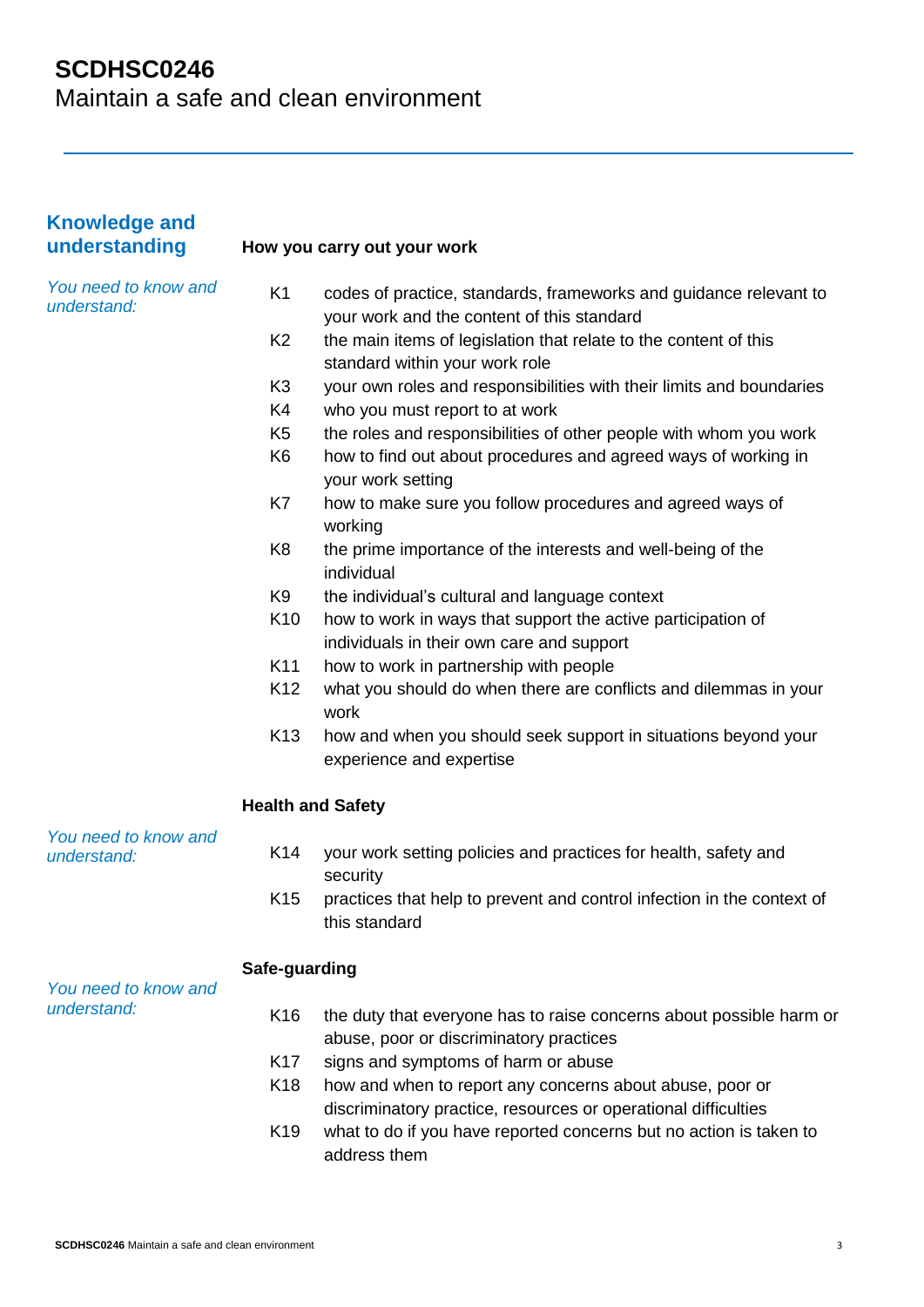## **SCDHSC0246**  Maintain a safe and clean environment

|                                     |                   | <b>Handling information</b>                                                                                                                                                                                                                                             |
|-------------------------------------|-------------------|-------------------------------------------------------------------------------------------------------------------------------------------------------------------------------------------------------------------------------------------------------------------------|
| You need to know and<br>understand: | K20<br>K21<br>K22 | legal requirements, policies and procedures for the security and<br>confidentiality of information<br>work setting requirements for recording information and producing<br>reports including the use of electronic communication<br>when and how to pass on information |
| You need to know and                |                   | <b>Specific to this NOS</b>                                                                                                                                                                                                                                             |
| understand:                         | K <sub>23</sub>   | methods of ensuring cleanliness and limiting infection                                                                                                                                                                                                                  |
|                                     | K24               | the potential effects of not reporting hazards or taking the<br>appropriate action to limit them                                                                                                                                                                        |
|                                     | K <sub>25</sub>   | the potential risks when using and storing cleaning materials and<br>equipment and the ways in which these risks can be minimised                                                                                                                                       |
|                                     | K <sub>26</sub>   | the effect different forms of cleanliness and the needs of different<br>individuals will have on how and when the environment will be<br>cleaned                                                                                                                        |
|                                     | K27               | why cleaning agents and materials should be correctly diluted and<br>used and the possible effect of not doing this                                                                                                                                                     |
|                                     | K28               | the appropriate cleaning materials for particular surfaces,<br>equipment, furnishings and fittings                                                                                                                                                                      |
|                                     | K <sub>29</sub>   | why some areas require specialist cleaning equipment, materials<br>and techniques                                                                                                                                                                                       |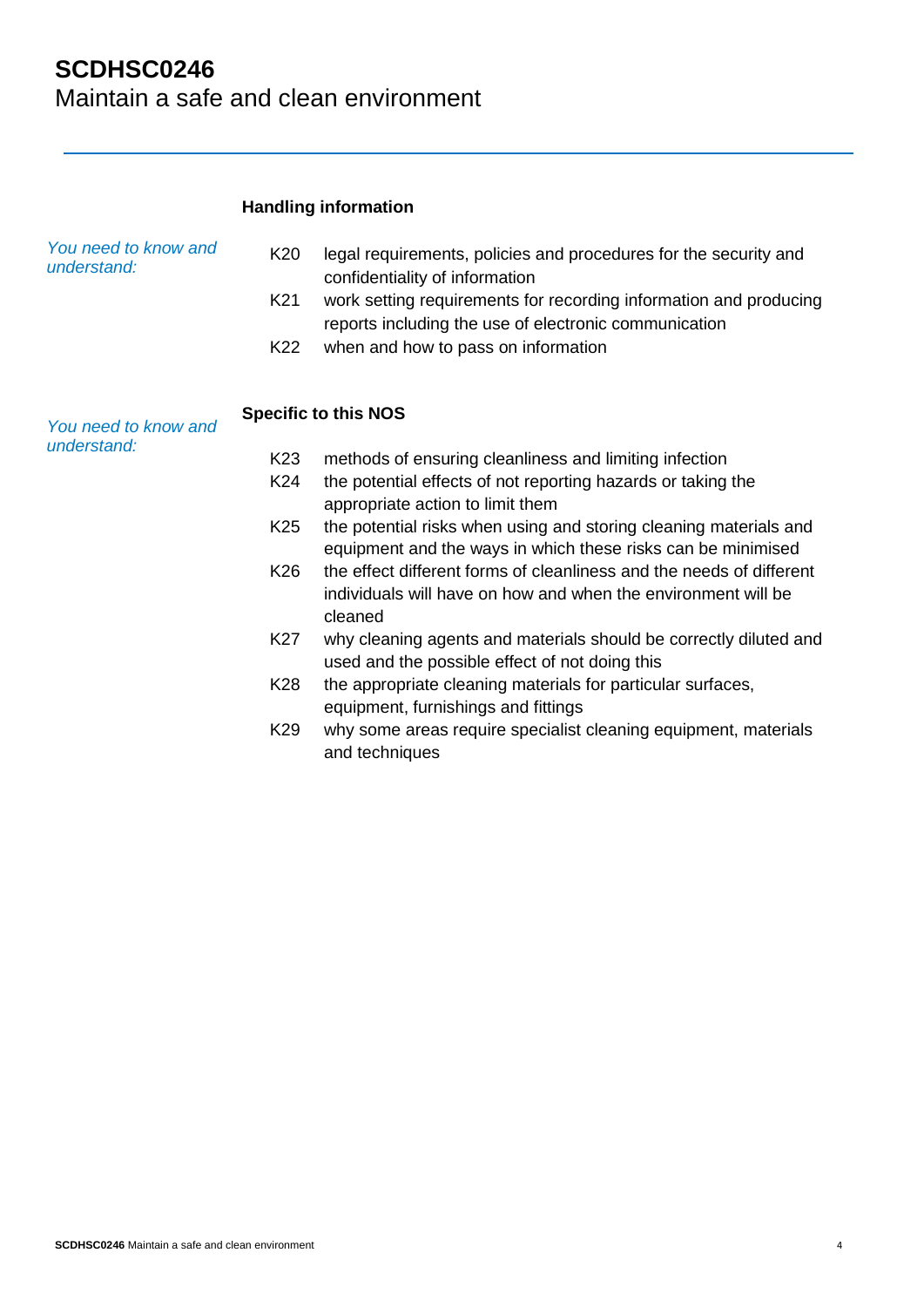## **SCDHSC0246**  Maintain a safe and clean environment

### **Additional Information**

### **Scope/range related to performance criteria**

The details in this field are explanatory statements of scope and/or examples of possible contexts in which the NOS may apply; they are not to be regarded as range statements required for achievement of the NOS.

Note: Where an individual finds it difficult or impossible to express their own preferences and make decisions about their life, achievement of this standard may require the involvement of advocates or others who are able to represent the views and best interests of the individual.

Where there are language differences within the work setting, achievement of this standard may require the involvement of interpreters or translation services.

**Cleaning equipment and materials** could be manual or automated. The **individual** is the person you support or care for in your work **Others** are your colleagues and other professionals whose work contributes to the individual's well-being and who enable you to carry out your role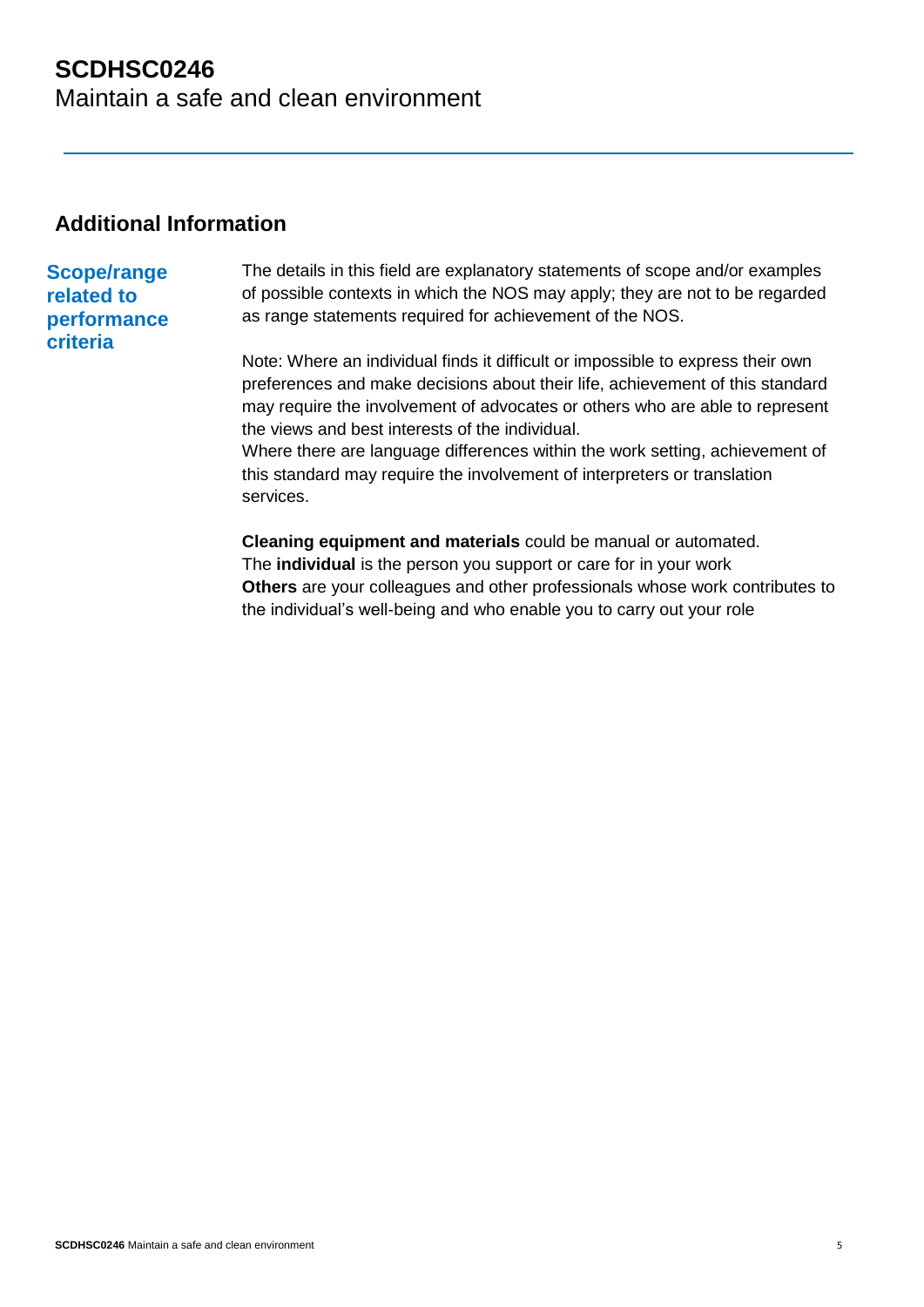| <b>Scope/range</b><br>related to<br>knowledge and<br>understanding | The details in this field are explanatory statements of scope and/or examples<br>of possible contexts in which the NOS may apply; they are not to be regarded<br>as range statements required for achievement of the NOS.                                           |
|--------------------------------------------------------------------|---------------------------------------------------------------------------------------------------------------------------------------------------------------------------------------------------------------------------------------------------------------------|
|                                                                    | All knowledge statements must be applied in the context of this<br>standard.                                                                                                                                                                                        |
| <b>Values</b>                                                      | <b>Values</b>                                                                                                                                                                                                                                                       |
|                                                                    | Adherence to codes of practice or conduct where applicable to your role and<br>the principles and values that underpin your work setting, including the rights<br>of children, young people and adults. These include the rights:<br>To be treated as an individual |
|                                                                    | To be treated equally and not be discriminated against                                                                                                                                                                                                              |
|                                                                    | To be respected<br>To have privacy                                                                                                                                                                                                                                  |
|                                                                    | To be treated in a dignified way                                                                                                                                                                                                                                    |
|                                                                    | To be protected from danger and harm                                                                                                                                                                                                                                |
|                                                                    | To be supported and cared for in a way that meets their needs, takes account                                                                                                                                                                                        |
|                                                                    | of their choices and also protects them                                                                                                                                                                                                                             |
|                                                                    | To communicate using their preferred methods of communication and<br>language                                                                                                                                                                                       |
|                                                                    | To access information about themselves                                                                                                                                                                                                                              |
|                                                                    |                                                                                                                                                                                                                                                                     |